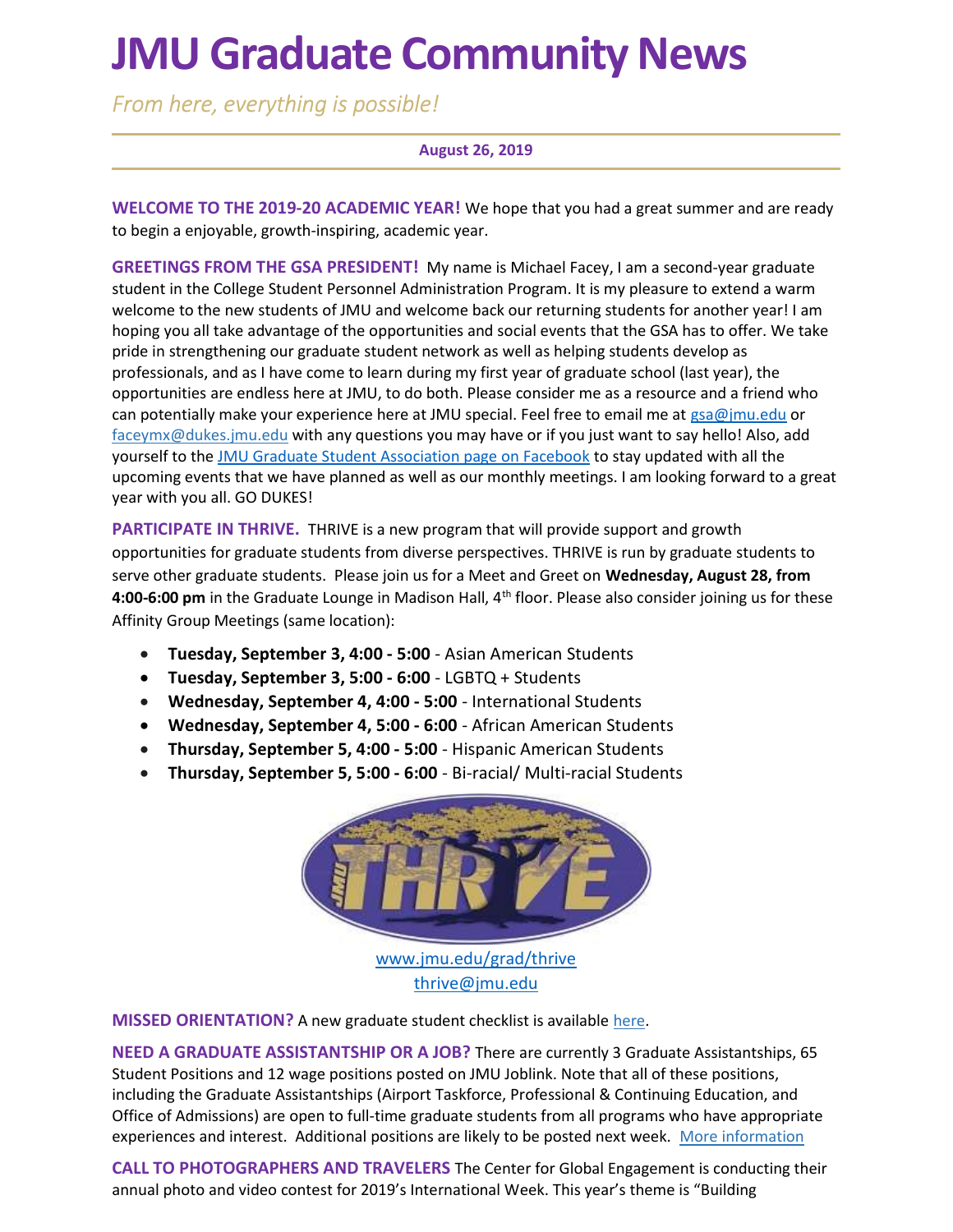Understanding, Breaking Down Barriers: 40 Years of Global Engagement at JMU". Submit your photos and videos by Friday, Sept. 6. More information

APPLY FOR A TRAVEL GRANT! Graduate students who are presenting their work at a professional conference are eligible to apply for a Graduate School travel grant. Travel grants are a great opportunity to lessen the cost of professional travel and because they are competitively awarded, you can include your selection for a grant on your vita. Grant applications are considered in three rounds with these deadlines: Sept. 15, Jan. 15 and March 31. More information

IMPROVE YOUR PUBLIC SPEAKING & PRESENTATION SKILLS. The Communication Center offers workshops and individual consulting for all students who need help with a variety of types of presentations and can help visual design, research paper design, oral delivery, etc. They can help you prepare for class and conference presentations, job interviews, etc. More information

ALTERNATIVE BREAK PARTICIPANTS AND LEARNING PARTNERS NEEDED! Graduate Students are encouraged to participate in JMU's Alternative Break Program (ABP). ABP offers service opportunities with communities in the United States and abroad. Trips take place on weekends and during academic breaks. There is an information session for anyone interested in leading a fall weekend break on Wednesday, August 28, 12:15 pm in the Community Service-Learning Office (2100 Student Success Center) and applications are due Sunday, September 8. Information sessions for anyone interested in being an Alternative Weekend Break Learning Partner; on Tuesday, September 3, 11:00 am in Festival Allegheny Room and Wednesday, September 4, 11:15 am in the Community Service-Learning Office (2100 Student Success Center). If you are interested in being a Learning Partner, fill out a profile and select weekend breaks. For more information, contact abp@jmu.edu or visit www.jmu.edu/abp.

COLUMBUS STATE GRADUATE RESEARCH CONFERENCE. Graduate students are invited to present their research or participate in a 3-MT competition at Columbus State University, in Columbus, Georgia, November 6-7. Presentation proposals are due September 13. More information

REGISTER A TEAM FOR THE 2019 HARRISONBURG WALK TO END ALZHEIMER'S. Held annually in more than 600 communities nationwide, the Alzheimer's Association Walk to End Alzheimer's is the world's largest event to raise awareness and funds for Alzheimer's care, support and research. The walk date is Saturday, Nov. 2. Ceremony at 10:00 am, walk at 10:30. Be sure to include "JMU" in your team name, so that new teams can be identified for the raffle drawing. More information and registration

THE UPDATED STUDENT HANDBOOK can be found at www.jmu.edu/handbook. Please review changes made to the Accountability Process and the Sexual Misconduct Accountability Process.

BROWSE JMU'S MANY DINING OPTIONS, including the new D-Hall facility. More information

# Upcoming Events

GSA KICKOFF PARTY. Join the GSA for a JMU Football Season Kickoff Tailgate and Watch Party at Brothers Craft Brewing, August 31, starting at Noon. More information

THRIVE MEET AND GREET, Wednesday, August 28, from 4:00-6:00 pm in the Graduate Lounge in Madison Hall, 4<sup>th</sup> floor. More Information

THRIVE AFFINITY GROUP MEETINGS (Graduate Lounge, Madison Hall, 4<sup>th</sup> Floor):

- Asian American Students--Tuesday, September 3, 4:00 5:00
- LGBTQ + Students--Tuesday, September 3, 5:00 6:00
- International Students--Wednesday, September 4, 4:00 5:00
- African American Students--Wednesday, September 4, 5:00 6:00
- Hispanic American Students--Thursday, September 5, 4:00 5:00
- Bi-racial/ Multi-racial Students--Thursday, September 5, 5:00 6:00

FALL REGISTRATION Please complete your official registration for fall semester classes by Tuesday, Sept. 3. Register here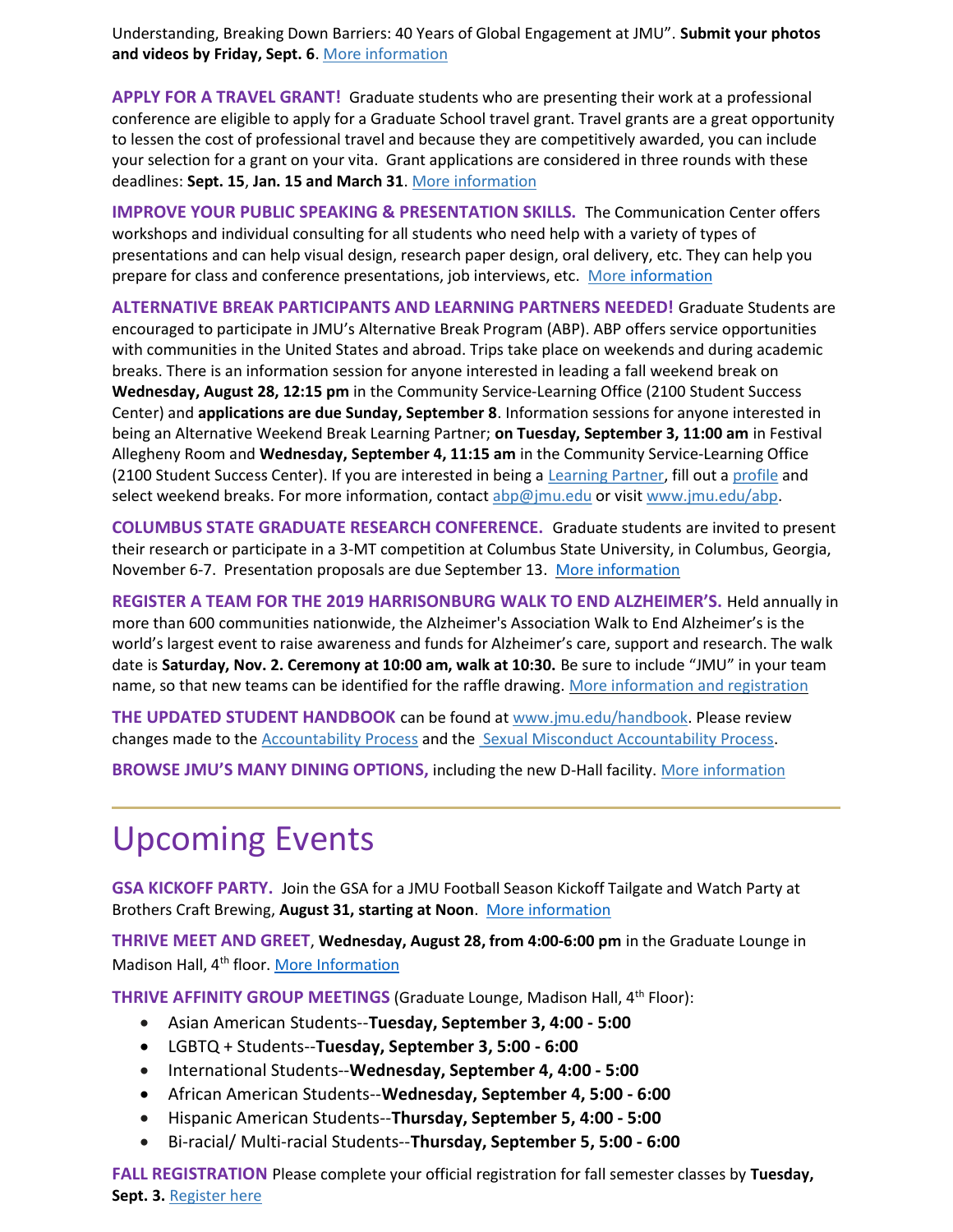WINE ON THE TREE TERRACE Dr. Joan Maloof, Founder of Old-Growth Forest Network will discuss the overall condition of planet earth's forests. She will discuss the critical role forests play in biodiversity, the water cycle, and the carbon cycle. Meet on the Ernst Tree Terrace. Registration includes 1 drink and 1 hors d'oeuvre. Friday, Sept. 6, 5:00-7:00 pm. More information

DUKE GALLERY OF FINE ART Presents EDGE WALKERS, an exhibition devoted to contemporary design. Opening reception Monday, Sept. 9, 6:00-8:00 pm. More information

JOHN GRISHAM HOSTS his 3<sup>rd</sup> Writers Hour with Jon Meacham in the next session of Madison Vision Series. Thursday, Sept. 12, 6:00 pm in Wilson Hall Auditorium. More information

WALK TO END ALZHEIMER'S When you participate, your fundraising dollars fuel the mission and raise awareness within the community, for this important cause. Saturday, Nov. 2, Ceremony at 10:00 am, walk at 10:30 am. More information

ATTEND THE GRADUATE AND PROFESSIONAL SCHOOL FAIR Meet more than 125 Program Representatives from National and International Institutions and hear about the interesting possibilities. Hotel Madison, Tuesday, Sept. 24, 3:00-6:00 pm. More information

### Downtown Calendar

STEAL THE GLASS with Founders Brewing Company at Capital Ale House, Wednesday, Aug. 27, 5:00- 8:00pm. More information

ENJOY ART, MUSIC, POETRY, FOOD, DRINK AND MORE at First Fridays Downtown. Sept. 6, 5:00- 8:00 pm. More than 30 venues take part, the first Friday of every month. More information

WALKABOUT OUTFITTER HIKE SERIES: South River Falls. Sign up for as many hikes as you'd like. Earn prizes the more you hike. Demo a pair of Salomon footwear on the hikes! Monday, Sept. 21, 9:00. Mary's Rock will be Saturday, Oct.19, 9:00 am. More information

### Graduate School Dates & Deadlines

| Add or Drop a Class Deadline (semester/first block)              | 09/03/19 |
|------------------------------------------------------------------|----------|
| Add with Departmental Permission Deadline (semester/first block) | 09/12/19 |
| <b>Withdraw from University Deadline for Refund</b>              |          |
| (Must Submit a Non-returning /LOA Notice to be eligible.)        | 09/13/19 |
| Travel Grant Applications Deadline (\$200, \$500, \$700)         | 09/15/19 |
| Add or Drop a Class Deadline (second block)                      | 10/21/19 |
| Add with Departmental Permission Deadline (second block)         | 10/30/19 |
| Global Opportunity Scholarship Application Deadline (\$1000)     | 11/01/19 |
| <b>Application for Graduate Degree for May 2019 Deadline</b>     | 11/15/19 |

## Tips from TGS (The Graduate School)

The Student Handbook. It is the responsibility of every student to know and follow the policies outlined in the JMU Student Handbook along with federal, state, and local laws.